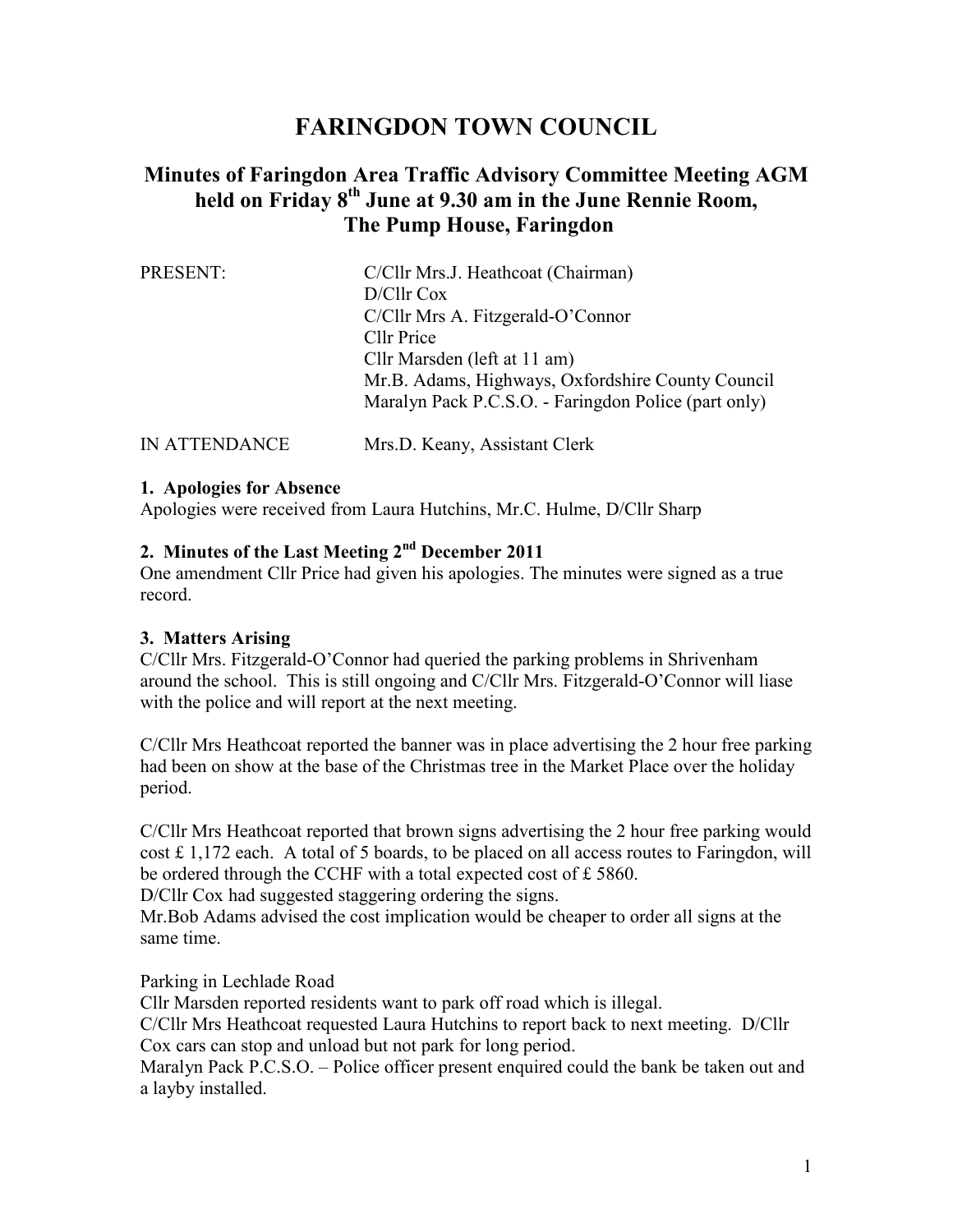Mr. Bob Adams suggested residents parking permit but this does not guarantee a parking space. He advised there would be a cost implication for the residents Town Council could allocate residents parking. He also suggested checking with the land registry if they are prepared to release the land. Residents would have to be consulted. C/Cllr Mrs Heathcoat requested Laura Hutchins to look into this and report back at the next meeting. Mr. Bob Adams will request an updated report. He will speak unofficially to the officers. Cllr Price suggested feedback of options would be useful.

## **4. Any Other Business**

#### Canada Lane

A local resident in Canada Lane has long term problems with vehicles parking when dropping and collecting children from the Infant School. This matter has been dealt with. Constitution – Terms of Reference

C/Cllr Mrs Heathcoat requested the clerk to distribute to all members.

#### **5. Election of Chairman**

C/Cllr Mrs Heathcoat was proposed by D/Cllr Cox, seconded by C/Cllr Mrs.Fitzgerald-O'Connor. There being no other nominations and C/Cllr Mrs Heathcoat was elected Chairman.

## **6. Election of Deputy Chairman**

C/Cllr Mrs Heathcoat proposed D/Cllr Cox, seconded by C/Cllr Mrs. Fitzgerald-O'Connor. There being no other nominations and D/Cllr Cox was elected as Deputy Chairman.

#### **7. Area Stewards Report**

Mr.Bob Adams tabled the report. He explained he was attending on behalf of Laura Hutchins, and requested any comments please submit by email. Any suggested work must be advised by October. C/Cllr Mrs Heathcoat advised work had already been submitted. He reported the maintenance work would be carried out October to the new year, he thanked C/Cllr Mrs Heathcoat for submitting the suggestions.

C/Cllr Mrs Heathcoat explained to Cllr Marsden who had recently joined Area Traffic Advisory Committee that the budget of £ 75,000.00 covered 3 areas / divisions Faringdon, Shrivenham & Kingston Bagpuize. Cllr Marsden asked how this budget was to be divided. It has been agreed between the three County Councillors that as Faringdon Market Town is the largest area this will take the largest share of the monies in the expenditure stakes.

Buckland - The path between the village and the BP Garage on the A420. This is the only local shop for people living in the village. Approx cost  $£ 25.000.00$ . The BP Garage may contribute up to 50% of the costs. The CCHF could be used for this. Mr.Bob Adams explained research can take months ie utilities, pipes etc. He explained that the CCHF is a new concept and OCC leads the way and is seen as a vision for the future. Other authorities are now also trialling this idea. He thanked C/Cllr Mrs. Heathcoat for all her suggestions.

C/Cllr Mrs Heathcoat queried why only 1 hole at the roundabout at the entry to Great Coxwell had been patched when there were 14. Mr.Bob Adams advised the work teams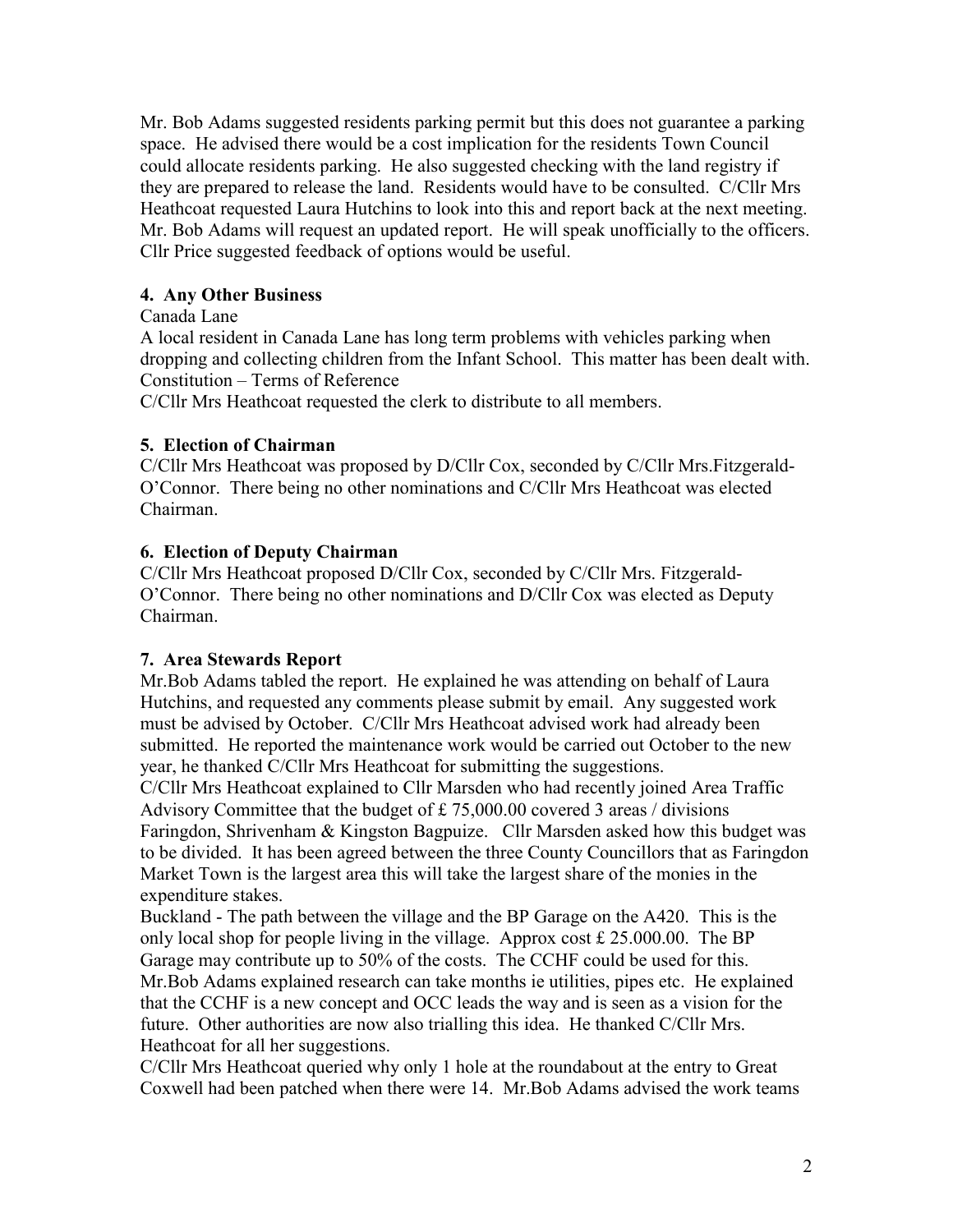can be removed and sent to an emergency – roadworks are prioritised according to their status (minor/major or emergency. Mr.Tony Currell had advised the site will be revisited with 28 days.

Cllr Price enquired why do they keep patching. This is a budget issue.

C/Cllr Mrs Heathcoat reported the cobbles outside the Pump House that had recently been removed during repair work had now been traced and should be replaced. Engineers to look at the narrows – problems with gas/water utilities. The committee agreed for C/Cllr Mrs Heathcoat to complete a CCHF form.

# **8. District Traffic Matters**

D/Cllr Cox reported the 2 hour free parking had been very well received and the car parks had been busy, especially over the Jubilee weekend. Cllr Price stated it was great having the 2 hour free parking in the car parks. Could something be done about the cars parking in the Market Place, this is supposed to be short term parking. Local retailers often park all day. (This is a Police matter)

Cllr Price could a business parking permit be investigated.

D/Cllr Cox will investigate and report at the next meeting. He reported the police do issue tickets on cars parking illegally on London Street. Cllr Price understands police have large workload and parking can not be a priority due to funding etc.

Mr.Bob Adams enquired how do you promote 2 hours free parking. Marketing – speak to retailers ask them not to use spaces in Market Place, leaving free for potential customers. Identify other areas to park take these ideas along to NAG.

C/Cllr Mrs Heathcoat advised the Chamber of Commerce need to appoint a new member to the Area Traffic Advisory Committee.

Cllr Marsden feels parking tickets should be issued. Visible policing C/Cllr Mrs Heathcoat zero tolerance has been discussed, again it is about educating people.

#### **9. Red Tarmac**

C/Cllr Mrs Heathcoat advised Faringdon Town Council had suggested road adjacent to the Old Town Hall be painted in the "red paint" with the text inserted in white of "no entry except delivery vans" However, this is too much text to incorporate in the slip road. Much discussion took place with various suggestions being made and it was agreed that C/Cllr Mrs Heathcoat complete a CCHF requesting "green paint" on the road way. General discussion took place with many suggestions being made from painting large white arrows on the road, to gates being installed. Even the possible change of the flow of traffic was discussed.

Lee Turner Highways engineer for OCC will make a site visit look at the suggestions relating to traffic flow and signage – a CCHF will be completed for all the above.

Red paint at junction into Blisset Terrace from Marlborough Street – traffic is turning into this roadway despite a "no entry sign. A CCHF is to be completed. D/Cllr Cox asked for the red paint area on Coxwell Road by the Badgers Walk estate to be repaired. A CCHF is to be completed.

C/Cllr Mrs Heathcoat had written on three separate occasions to Highways regarding the A417 by Buscot village, where roadworks were done some considerable time ago and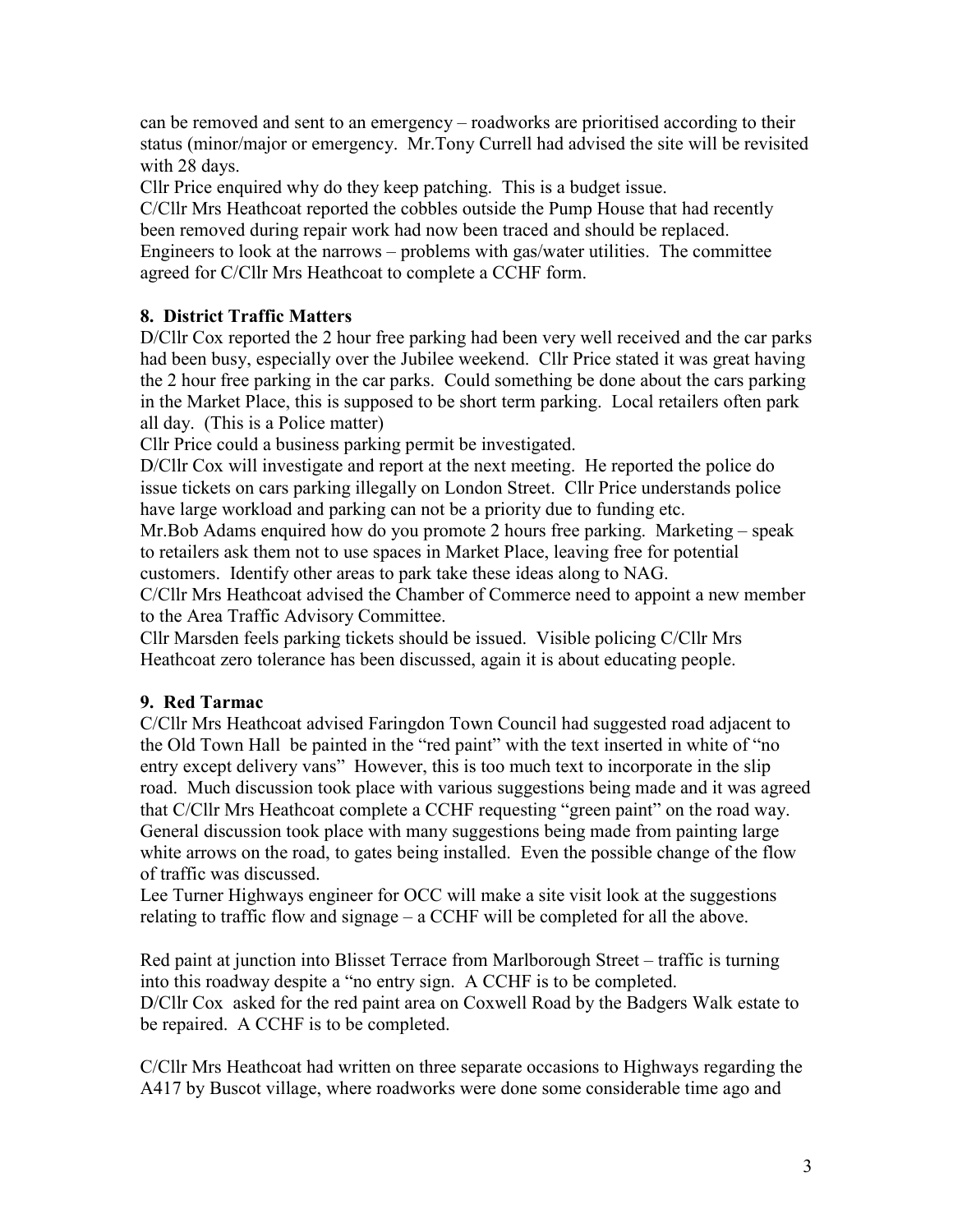although the white lineage is there, no red paint has been inserted. Mr.Bob Adams will look into this and report back.

#### **10. A420 – Increase in Heavy Traffic**

Cllr Price stated 3 deaths on the A420 in the last 12 months. He is very concerned about the volume of traffic on the A420. Trucks are using the A420 to avoid the M4 and M25. Trucks need to slow down where the junction for Fernham Road. With all the large developments it will only increase traffic. He suggested a survey for trucks at a point on the A34 recording registration of trucks and again on the M4.

C/Cllr Mrs Heathcoat explained that the Highways Agency and the last Government had undertaken work and de-trunked the A420 as it only carried local traffic. The A420 then became the responsibility of the County. A recent planning application had shown that Faringdon Town Council had not supported a new turn onto/off the A420 for gravel extraction. The junction of the A420 with Little Coxwell is going to be amended.

Cllr Marsden fully supports Cllr Price trucks should be 40 mph. Cllr Marsden also advised that a pedestrian refuge at the point of Fernham Road had been promised by Cllr Rodney Rose. C/Cllr Mrs Heathcoat said that this was not so and would check outside of the meeting.

D/Cllr Cox 50 mph – Safety Engineering Standards

Mr.Bob Adams- CCHF enables you to have signage where you would like require them. In relation to the survey Faringdon Town Council would have to employ a traffic surveyor – Stewards funds might be able to be used.

A group of people from Littleworth Parish have formed an action group with regard to safety on the A420 and have written to all the surrounding parishes. Cllr Price and Cllr Marsden will check with the Town Clerk as to whether Faringdon Town Council is going to join.

D/Cllr Cox A420 Littleworth junction at the left, pull in for the bus to avoid stopping the flow of traffic. Both sides of the road.

Mr.Bob Adams sometimes the bus company will pay if this is causing a problem with the traffic, or make a contribution or again the Stewards funds could be used.

# **11. Any Other Business**

C/Cllr Mrs.Fitzgerald-O'Connor has received complaints regarding the Earth Line trucks travelling fast and dirt falling onto a car travelling behind. She has contacted the company and advised drivers to slow down.

Mr.Bob Adams advised this is a case for Mr.Chris Hulme Road Traffic Act. The car travelling should have contacted the Police with the details of the truck, time, location etc.

C/Cllr Mrs. Fitzgerald-O'Connor to contact Mr.Chris Hulme.

C/Cllr Mrs. Heathcoat thanked Mr.Bob Adams for attending the Area Traffic Advisory Committee meeting on Laura Hutchins behalf.

General discussion took place regarding the A420 – A417 Stanford Road and the reopening of this access. Cllr Marsden felt the barrier could be moved back and block the road at Nursery View. The police do not want the road re-opened. C/Cllr Mrs Heathcoat